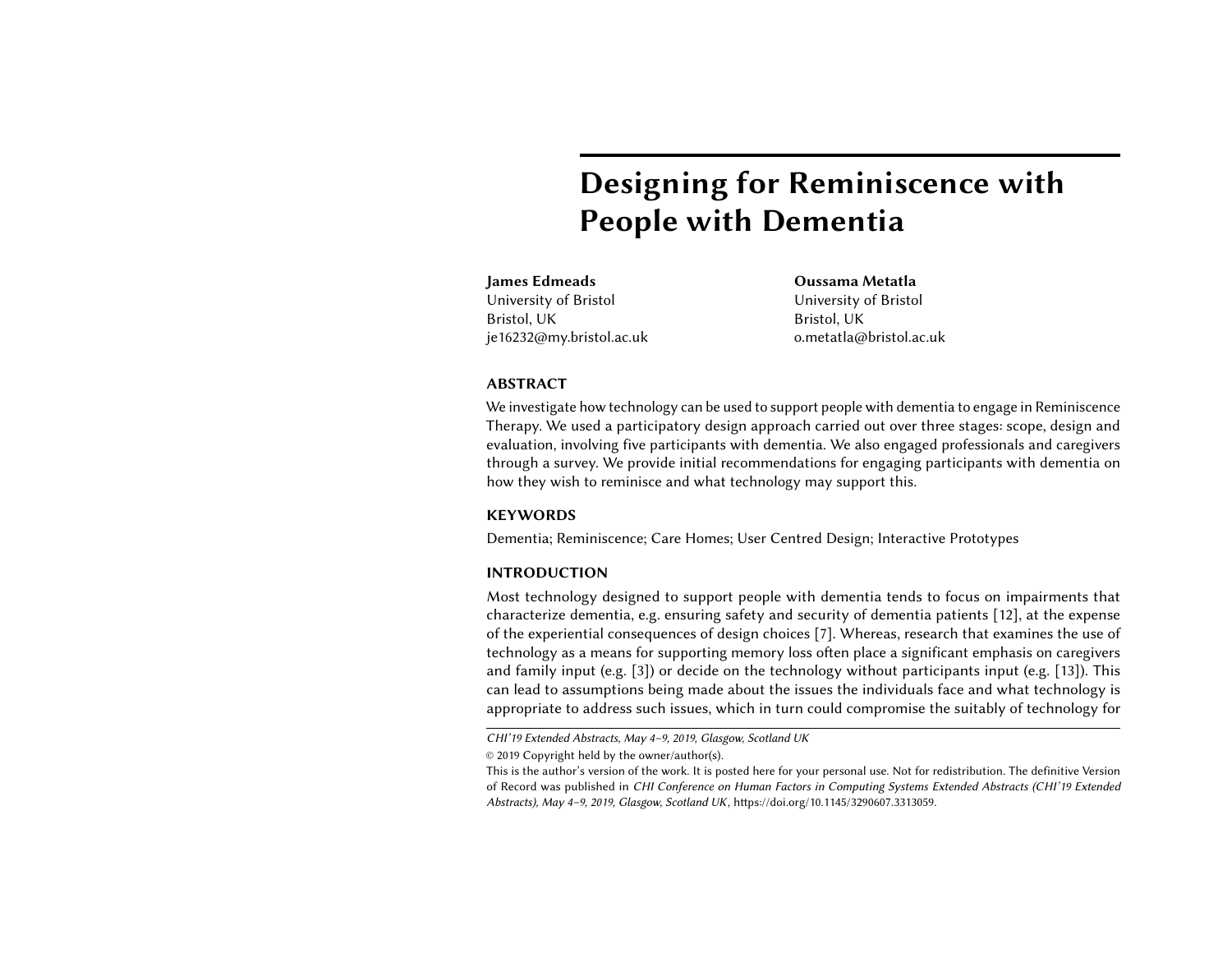Four caregivers with between 2 and 14 years experience in the home. Including caregiver responsible for reminiscence sessions.

### Occupational Therapists

Twelve Occupational Therapists including senior practitioners with between 4 and 25 years experience

### Social Workers

Five Social Workers, including two senior practitioners, with between 3 and 30 years experience.

#### **Outcomes**

Music, photographs and story telling all were used successfully for reminiscence sessions Items were non-personalised, mostly from a reminiscence magazine Most participants struggle to learn new technology

Sidebar 1: Professionals who completed the survey and its outcomes.

Table 1: Participants with dementia and stage of their participation.

|         | Scope | Design Evaluation |
|---------|-------|-------------------|
| Mary    |       |                   |
| Doris   |       |                   |
| Hugh    |       |                   |
| Vera    |       |                   |
| Maureen |       |                   |

Caregivers the individual users. Focusing on enhancing quality of life for people with dementia, we present an approach exploring the use of participatory design to develop technology that supports reminiscence. We thus demonstrate methods for engaging with people living with dementia through participatory design that led to tailored solutions for the participants. Here we find that development in this manner can provide choice to the participants over how they wish to reminisce and what technology they are comfortable using. In addition we provide suggestions to further researchers on how they can carry out Participatory Design projects involving people with dementia.

# <span id="page-1-1"></span>RELATED WORK

Technology to support reminiscence is a growing field of research [\[15\]](#page-5-4). The CIRCA project [\[2\]](#page-5-5) showed that technology can play an important role in supporting reminiscence. It aimed to support interaction between caregivers and the people with dementia, relying on caregivers feedback to develop such support. This highlights a common issue with research into dementia support where there is a heavy reliance on the input of the caregivers who can take control of the sessions [\[6,](#page-5-6) [8\]](#page-5-7). This is problematic as caregivers can be risk adverse which can reduce opportunities for the person with dementia [\[9\]](#page-5-8). CIRCA decided to concentrate on non-personalized memorabilia due to concerns that the person with dementia might not recognize family members which could cause distress [\[5\]](#page-5-9). This risk adverse strategy, recognised by the project [\[1\]](#page-5-10), reduced opportunity for the participants.

Personalised memorabilia has been used by other projects which record more positive experiences as a result for the participants [\[13\]](#page-5-3). However, this project decided the technology to use without the participants input, choosing DVDs and TVs on the basis that this was common technology that participants would be familiar with. It was found that some participants had difficulty in controlling the DVDs introducing a different limitation, one of accessibility.

<span id="page-1-0"></span>The KITE project followed a participatory design methodology to develop technology to aid independence for people with dementia [\[8,](#page-5-7) [11\]](#page-5-11). Engaging with people with dementia to explore barriers they faced when independently going outside, they found that most participants had mobile phones but rarely turned them on or would leave them at home and were therefore unsuitable as a basis for potential solutions [\[11\]](#page-5-11). This highlights the difference in experience between the person with dementia and the researcher, which can lead to the researcher's intuition misleading them. Lindsay et al. [\[8\]](#page-5-7) suggest that this should be overcome through an empathic approach to participatory design that empowers the person with dementia rather than emphasise their impairment.

# APPROACH

Working in partnership with a medium-sized nursing home (20 residents) we developed a participatory design approach that involves both professionals and participants with dementia in three stages: scope, design, and evaluation (see Table [1](#page-1-0) for participation in each stage).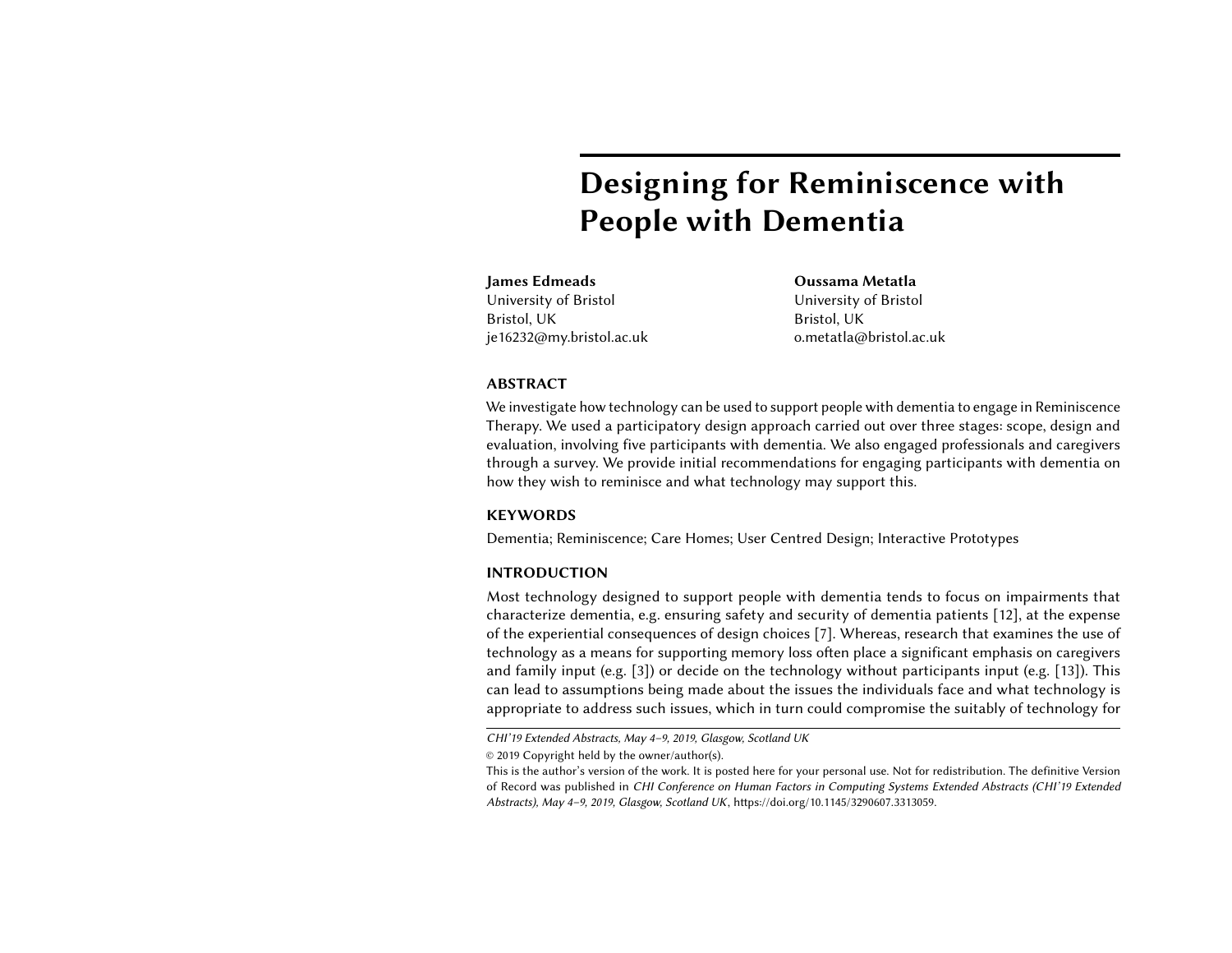Semi-structured interviews Exploration of memorabilia bought by the researchers and the participants (see figure [1\)](#page-3-0) Open Conversations.

#### Design:

Session 1: Focused Exploration of Memorabilia, both personalised and nonpersonalised (see figure [2\)](#page-3-1). Session 2: Exploration of Technology focusing on audio and visual prompts. Technologies allowed for interaction with obvious and hidden technologies.

- iPad storyteller application
- Photograph Frame that plays audio when touched
- Cushions with QR codes that play sound when scanned
- Laptop application that displays pictures and sound
- Cushions with hidden buttons linked to screen via blue tooth
- Tablet to access internet to source picture and music

### Evaluation:

Session 1: Demonstration of prototypes Session 2: Demonstration, participant exploration of prototypes, semi-structured interview

Session 3: Participant exploration, semistructured interview

Responses coded as per [\[3,](#page-5-2) [5,](#page-5-9) [10\]](#page-5-12).

# Sidebar 2: Methodology for each stage

Four women and one man participated in the project ranging in age from 86 to 94 years old. Our Scope: only criteria for inclusion was that each participant had a diagnosis of dementia but retained the mental capacity to agree to participate in the project. Three participants had lived in the home for over two years, one for over five years and one for three months. Three of the participants had limited mobility and required caregiver support to move locations. For outline of Methodology see Sidebar [2.](#page-2-0)

<span id="page-2-0"></span>Professionals were recruited to complete questionnaires prior to the workshops to help further understanding of current practices and technology use with this user group (See Sidebar [1](#page-1-1) for professionals involved and outcomes). The outcomes from the professionals' participation meant that we focused on both personalised and non-personalised music, photographs and storytelling as means to engage the participants in reminisce for the scoping sessions.

# **SCOPE**

We used thematic analysis to analyse the data we collected following the 6 point process outlined by Braun and Clarke [\[4\]](#page-5-13), this was inclusive of the feedback from professionals as per Sidebar [1.](#page-1-1) Three major themes captured the barriers to reminiscence that participants identified:

- (1) Personalization, lack of own memorabilia in the care home and reliance on others to gather memorabilia.
- (2) Lack of control, inability to initiate reminiscence sessions and accessibility of memorabilia.
- (3) Difference in professional and participants focus, caregivers trying to avoid subjects which might prompt negative memories, such as war.

# DESIGN

Session one highlighted that all options would prompt reminiscence but photographs and music, particularly when combined would elicit the strongest responses. Mary, when listening to music and looking at photographs of an orchestra, stated that she had sung in the Albert Hall and proceeded to sing Ave Maria in Latin in the session, something her carers were not aware of. Doris stated that "with music there is always reminiscence and it seems to strike out of the blue!".

Session two highlighted a clear barrier with technology with two participants, Mary and Hugh, not wanting to touch any of the technology involved. Hugh stated that he had owned seven computers in his life but that everything looked too advanced and he did not want to learn at his age. This reinforced the professionals' input as per Sidebar [1.](#page-1-1)

# PROTOTYPES

Two prototypes were developed following these sessions: MyStory, an interactive photograph album where each page has a picture and the ability to record stories or play sound; SharedMemories, a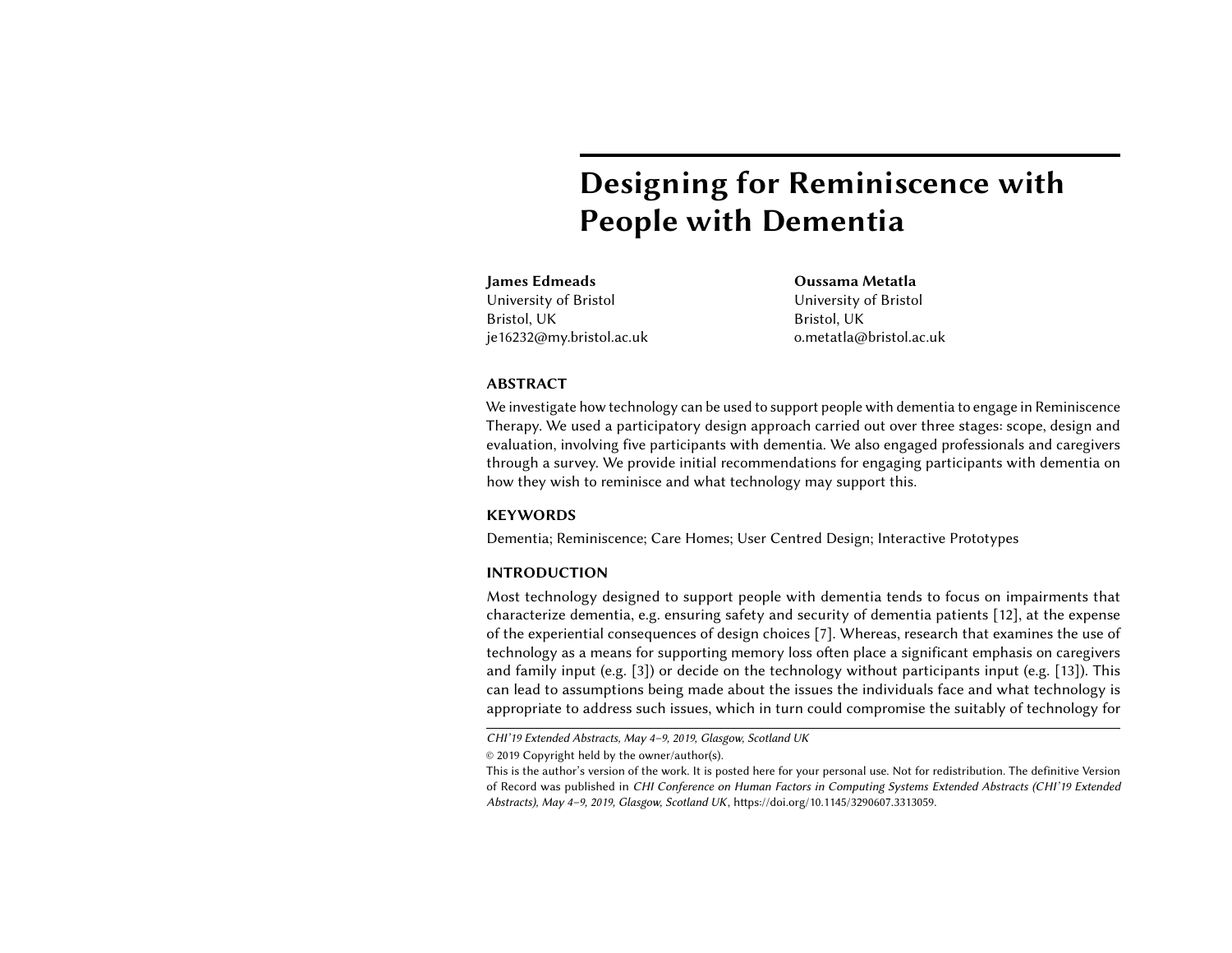

Figure 1: Example Objects and Images Used for Scope sessions



Figure 2: Example Objects and Images Used for Design sessions

web-based digital photograph frame where each picture has the ability to record stories, play audio which others can upload to (see figure [3\)](#page-4-0). These allowed for a personalised approach to reminiscence, including images and audio which were the preferred choices, and an exploration of whether and how low-fidelity and higher-fidelity prototypes can overcome the barrier of technology.

# <span id="page-3-0"></span>EVALUATION

All participants were able to independently use MyStory, including in the third session with no demonstration; however, the touch screen interface proved more difficult for all and required repeated demonstrations for successful use. The coded responses showed MyStory was also more positively viewed than SharedMemories, with all users explicitly choosing this as the preferred option in the second session. Doris stated that she is "more used to it" and Mary that it was "beautifully put together". However, in the third session both Hugh and Mary chose SharedMemories as the preferred choice as they could see it better. This was of interest as neither wanted to touch any obvious technology in the design sessions yet chose it as the option they would rather use. It was also interesting that the day of the third sessions was much darker due to poor weather which affected visibility and, therefore, the backlit screen did aid visibility.

# DISCUSSION

<span id="page-3-1"></span>The two prototypes developed both showed potential as technological support for reminiscence with the familiarity of MyStory eliciting the most positive responses. However, the support for the digital SharedMemories where visibility is an issue suggests that, for these participants, a range of options would be preferable to support them in different circumstances. What was clear from the early scoping stage was that a combination of audio and images was the preferred choice for reminiscence, and the ability to share one's own personalised story was important to all the participants.

This project highlighted a number of recommendations for future participatory design researchers undertaking projects involving people with dementia.

Firstly, avoid assumptions. Unlike prior work, we demonstrate that this is particularly crucial for people with dementia and needs to be practically implemented. In this study the caregivers' assumption that potential negative memories should be avoided, specifically discussions about World War 2, was proved unfounded. All participants wished to discuss this period in their lives as it had such a significant impact on them. The caregivers suggested this approach due to concerns for the participants well-being, however, as Waycott et al. [\[14\]](#page-5-14) have suggested research should challenge 'decisions that we perhaps perceive as caring for participants'. In this context caring for the participant is not protecting them from their own memories but allowing the opportunity to reminisce about any subject.